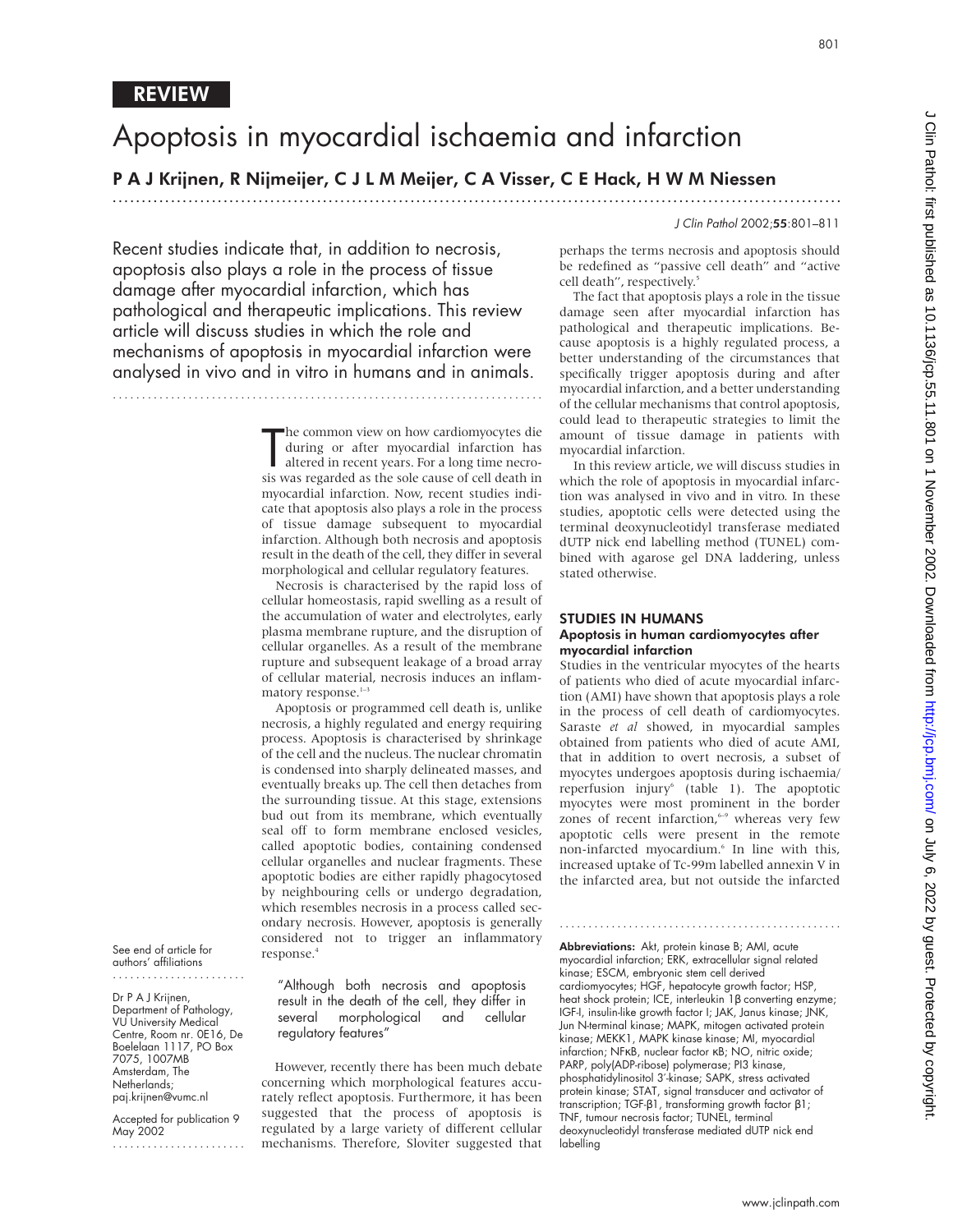| Model                   | Prevalence of<br>apoptosis | Source    | Timing of apoptosis                            | Marker of apoptosis used                           |  |
|-------------------------|----------------------------|-----------|------------------------------------------------|----------------------------------------------------|--|
| Human                   | Yes                        | Human     | 6-120 h after AMI                              | TUNEL + DNA laddering <sup>6</sup>                 |  |
|                         | Yes                        | Human     | 3-14 h after AMI                               | TUNEL + DNA laddering <sup>8</sup>                 |  |
|                         | Yes                        | Human     | 3.5-22 h after AMI                             | Annexin V <sup>11</sup>                            |  |
| In vivo animal          | Yes                        | Rat       | $2h$ to $7d$                                   | TUNEL + Ab myosin heavy chain <sup>12</sup>        |  |
|                         | Yes                        | Rat       | 2.25h1                                         | TUNEL ISEL + DNA laddering <sup>13</sup>           |  |
|                         | Yes                        | Rat       | 45 min I and 1 h R                             | TUNEL ISEL + DNA laddering <sup>14</sup>           |  |
|                         | Yes                        | Rat       | 24 h to 12 w                                   | TUNEL <sup>14</sup>                                |  |
|                         | No                         | Dog       | 7 h I                                          | TUNEL + DNA laddering <sup>15</sup>                |  |
|                         | Yes                        | Dog       | $6 h$ l and $6 h$ R                            | TUNEL + DNA laddering <sup>15</sup>                |  |
|                         | Yes                        | Rat       | 3 h1                                           | TUNEL + DNA laddering <sup>16</sup>                |  |
|                         | Yes                        | Rabbit    | $30$ min and $4$ h R                           | TUNEL + DNA laddering <sup>17</sup>                |  |
|                         | No                         | Rat       | $10 \text{ min}$ I and $3 \text{ h} \text{ R}$ | TUNEL + sandwich enzyme assay <sup>18</sup>        |  |
|                         | Yes                        | Rat       | 20 min I and 3 h R                             | TUNEL + sandwich enzyme assay <sup>18</sup>        |  |
|                         | Yes                        | Dog       | 30 min I and 3 h R                             | DNA laddering <sup>19</sup>                        |  |
|                         | Yes                        | Rat       | 30 min I and 3 h R                             | TUNEL + DNA laddering <sup>20</sup>                |  |
|                         | Yes                        | Rat       | 30 min I and 3 h R                             | Elisa and westernblot <sup>21</sup>                |  |
|                         | Yes                        | Rat       | 30 min I and 6 h R                             | TUNEL + DNA laddering <sup>22</sup>                |  |
|                         | Yes                        | Mouse     | $1 h - 72 h$                                   | TUNEL + DNA laddering <sup>23</sup>                |  |
|                         | Yes                        | Rat       | until 24 h                                     | TUNEL + DNA laddering <sup>24</sup>                |  |
|                         | N <sub>o</sub>             | Rabbit    | $4.5$ h I                                      | TUNEL + DNA laddering <sup>25</sup>                |  |
|                         | Yes                        | Rabbit    | $30 \text{ min}$ I and $4 \text{ h}$ R         | TUNEL + DNA laddering <sup>25</sup>                |  |
|                         | Yes                        | Mouse     | 15 min I and 30 min R                          | Annexin V and DNA laddering <sup>26</sup>          |  |
| Isolated animal hearts  | Yes                        | Rat/Mouse | 25 min $1$ and $4$ h R                         | TUNEL <sup>27</sup>                                |  |
|                         | Yes                        | Rat       | $30 \text{ min}$ I and $2 \text{ h R}$         | TUNEL + DNA laddering <sup>28</sup>                |  |
|                         | Yes                        | Rat       | 30 min I and 2 h R                             | TUNEL + DNA laddering <sup>29</sup>                |  |
|                         | No                         | Rat       | 60 min I                                       | TUNEL + Ab myosin heavy chain <sup>30</sup>        |  |
|                         | Yes                        | Rat       | $15$ min I and $2$ h R                         | TUNEL + Ab myosin heavy chain <sup>30</sup>        |  |
|                         | Yes                        | Rabbit    | 30 min I and 1 h R                             | TUNEL + DNA laddering <sup>31</sup>                |  |
| Isolated cardiomyocytes | Yes                        | Rat       | 48 h l                                         | TUNEL + DNA laddering $32$                         |  |
|                         | Yes                        | Rat       | $48h$ l and $3h$ R                             | TUNEL + DNA laddering $32$                         |  |
|                         | No                         | Rat       | 18 h I and 12 h R                              | Annexin V/PI + TUNEL + DNA laddering <sup>33</sup> |  |
|                         | Yes                        | Rabbit    | 30 min I and 24 h R                            | TUNEL <sup>34</sup>                                |  |
|                         | No                         | Rat       | $3 h$ l and $2 h$ R                            | Annexin V/Pl35                                     |  |
|                         | No                         | Mouse     | 24h1                                           | DNA laddering <sup>36</sup>                        |  |
|                         | Yes                        | Mouse     | $24h$ l and $8hR$                              | DNA laddering <sup>36</sup>                        |  |

AMI, acute myocardial infarction; d, days; h, hours; I, ischaemia; min, minutes; PI, propidium iodide; R, reperfusion; TUNEL, terminal deoxynucleotidyl transferase mediated dUTP nick end labelling; w, weeks.

area in patients with AMI, suggests the occurrence of apoptosis in this area,<sup>6</sup> although it should be noted that annexin V stains necrotic cells in addition to apoptotic cells. In contrast, other studies have shown a substantial amount of apoptosis in the "remote from ischaemia" areas also.<sup>8 10</sup>

## Bcl-2 and Bax

As mentioned earlier, apoptosis is a highly regulated process in which several regulatory proteins play a part, and in which the balance between an array of regulatory proteins decides the fate of the cell. The expression of two such regulatory proteins, bcl-2 and Bax, has been studied in the hearts of patients who died of AMI.<sup>37</sup> Bcl-2, an apoptosis inhibitor, is not expressed in non-infarcted myocardial tissue,<sup>38</sup> but it is expressed in cardiomyocytes surrounding infarcted areas soon after the onset of infarction. However, no bcl-2 was found in the infarcted area itself. Bax is a member of the bcl-2 family and, when overexpressed, accelerates apoptosis. It also counters the death repressor activity of bcl-2.<sup>39</sup> In contrast to bcl-2, Bax has a low basal expression in human hearts without cardiac disease.<sup>37</sup> The overexpression of Bax was found in two of 15 hearts at the acute stage of infarction (between six hours and 20 days after the onset of myocardial infarction (MI)). At the old stage (more than a month after the onset of MI) Bax overexpression was found in 10 of 12 hearts, predominantly in the areas surrounding infarcted areas. In these areas the expression of bcl-2, present in the acute stage, had disappeared. Therefore, the Bax to bcl-2 ratio is high and may be related to apoptotic cell death in these areas in the old infarction.<sup>37</sup>

## Fas

In AMI, soluble Fas (sFas: an inhibitor of apoptosis) values increase, whereas sFas ligand (an inducer of apoptosis) values do not change.40 Circulating sFas values are significantly higher in acute MI than in old MI. Remarkably, sFas values increase in AMI independent of infarct size.

## IN VIVO ANIMAL MODELS

## Apoptosis triggered by ischaemia and/or reperfusion?

Cell death resulting from MI has been extensively investigated in vivo in various animal models. Usually, MI was induced by the occlusion of a major coronary artery.

Upon permanent occlusion of a coronary vessel in rats, apoptosis occurred in the ischaemic region, the area immediately bordering the ischaemic region and in the remote from ischaemia region. Therefore, it was suggested that apoptosis is the major determinant of infarct size. Necrosis occurred less often and was seen only in the ischaemic region.<sup>12</sup> In a similar experiment in rats, Fliss and Gattinger also showed that apoptosis occurred after constant ischaemia.<sup>13</sup> However, they found that apoptosis appeared solely in the ischaemic myocardium, not in the bordering or remote from ischaemia regions. Although reperfusion after 45 minutes of ischaemia appeared to attenuate apoptosis in the infarcted area, it enhanced apoptosis in the bordering zones and the remote from ischaemic regions. In a similar study in rats by Palojoki *et al*, <sup>14</sup> enhanced apoptosis was seen from 24 hours up to 12 weeks after experimental MI in the ischaemic area and in its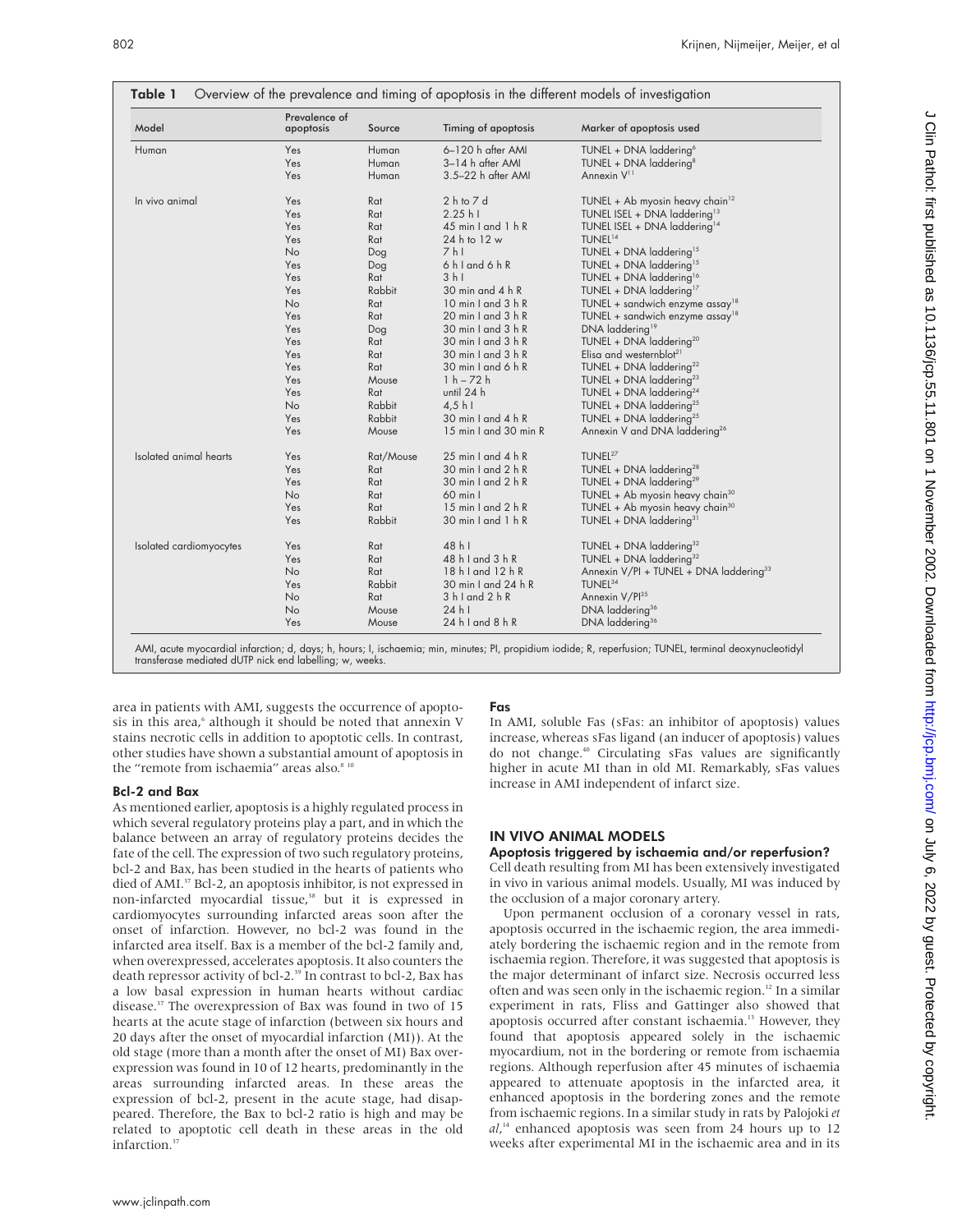border zone. Apoptosis was also increased in the remote noninfarcted tissue up to four weeks after infarction.<sup>14</sup> However, in this study apoptosis was measured by the TUNEL method only.

"A better understanding of the cellular mechanisms that control apoptosis could lead to therapeutic strategies to limit the amount of tissue damage in patients with myocardial infarction"

Apoptosis after ischaemia/reperfusion was also shown in an in vivo dog model in the ischaemic area.<sup>15</sup> However, apoptosis was not found in this area in dogs subjected to ischaemia alone.

#### Bcl-2 and Bax

In an in vivo experiment in rats, DNA strand breaks were seen as early as three hours after coronary artery occlusion.<sup>41</sup> Apoptosis was accompanied by a decrease in bcl-2 protein values and an increase in the expression of Bax, indicating a role for these proteins in the regulation of ischaemia induced apoptosis in rats. In another in vivo rat model it was found that EAT/ mcl-1, a bcl-2 related immediate early gene, is strongly upregulated as early as 30 minutes after coronary artery occlusion.<sup>16</sup> In line with this, in transgenic mice overexpressing human bcl-2, myocardial reperfusion injury was reduced.42 This reduction of reperfusion injury correlated with a significant reduction in apoptosis, as measured by means of the TUNEL staining method only. In dogs, reperfusion resulted in reduced bcl-2 expression and increased Bax expression in the ischaemic area, whereas after permanent ischaemia, bcl-2 and Bax values did not change.<sup>15</sup>

#### Fas

In an in vivo rabbit model it was shown that Fas receptor expression was dramatically upregulated in the border zone of histologically infarcted myocardium after ischaemia/ reperfusion.17 In line with this, carvedilol, a vasodilating β adrenoceptor antagonist and a potent antioxidant, caused a 77% reduction of apoptotic cells in the border zone and at the same time significantly reduced Fas receptor expression after ischaemia/reperfusion.17 In addition, in an in vivo rat model it was found that Fas receptor expression increased 131 fold in cardiomyocytes after coronary artery occlusion.<sup>43</sup> These results indicate that the Fas receptor is involved in ischaemia/ reperfusion induced apoptosis in rabbit and rat hearts.

## **Preconditioning**

Ischaemic preconditioning is a phenomenon whereby a series of brief periods of alternating ischaemia and reperfusion increase myocardial tolerance to the subsequent prolonged ischaemia. This phenomenon was first described by Murry *et al*. <sup>44</sup> Since then, numerous studies have shown the cardioprotective effect of preconditioning in different animal species and in humans.<sup>45</sup>

Piot *et al* showed that ischaemic preconditioning in rats caused a significant reduction in the amount of apoptosis and infarct size.<sup>18</sup> However, the exact mechanisms by which ischaemic preconditioning causes this cardioprotective effect are still unclear. A correlative effect of reduced myocardial apoptosis, reduced Bax expression, increased bcl-2 expression, and reduced neutrophil accumulation in ischaemic preconditioning experiments in rats and dogs has been suggested.<sup>19 20</sup> Ischaemic preconditioning also seems to attenuate the ischaemia/reperfusion induced activity of caspase 1 and caspase 3 in rats $21$ .

Accumulative evidence points to a role for protein kinase C (PKC) as a final common pathway in the cardioprotective effect of ischaemic preconditioning in rats. It was shown that pretreatment with calphostin C, an inhibitor of PKC,

completely aborted the protective effect of ischaemic preconditioning on infarct size<sup>58</sup> and most apoptosis<sup>22</sup> caused by ischaemia/reperfusion. Piot *et al* suggest that in ischaemic preconditioning possible end effectors of PKC are ATP sensitive potassium channels, because it was shown that the activation of mitochondrial  $K_{ATP}$  channels induces preconditioning against MI and reduces ischaemic/reperfusion induced apoptosis through the PKC signalling pathway.<sup>59</sup>

#### Reactive oxygen species

Increased oxidative stress was found to coexist with apoptosis in the remote non-infarcted rat myocardium after myocardial infarction.<sup>60</sup> Longterm treatment with the antioxidants probucal and pyrrolidine dithiocarbamate, starting three days after MI in an in vivo rat ischaemia/reperfusion model, attenuated oxidative stress, myocyte apoptosis, caspase 3 activity, and the expression of p53, Bax, and caspase 3 protein in the remote non-infarcted myocardium.<sup>61</sup> These findings indicate a causal relation between oxidative stress and apoptosis in the remote non-infarcted rat myocardium after MI.

## p53

One hypothesised general molecular mediator of hypoxia induced apoptosis is the tumour suppressor transcription factor p53. It is suggested that p53 may induce apoptosis by stimulating the expression of Bax and/or repression of bcl-2 expression.<sup>62</sup> In contrast, in an in vivo model of apoptosis in wild-type mice and homozygous p53 knockout mice, it was found that ischaemia induced apoptosis occurred as readily in the p53 knockout mice as in wild-type mice.<sup>23</sup> This finding indicates the existence in the heart of other, p53 independent, mechanisms of postischaemic apoptosis.

## JAK/STAT pathway

In general, the Janus kinase/signal transducer and activator of transcription (JAK/STAT) pathway is reported to be involved in the transduction of cytoprotective signals in stressful conditions, such as hypoxia.<sup>63</sup> <sup>64</sup> In an in vivo rat experiment, it was found that rats treated with a specific JAK-2 inhibitor AG-490, subsequent to ischaemia, did show a significant upregulation of caspase 3 activity and Bax expression, in addition to a significant increase in the number of apoptotic cells compared with control rats.<sup>65</sup> These results indicate an antiapoptotic role for the JAK/STAT signalling pathway in the rat myocardium.

## Stress activated protein kinases

The stress activated protein kinase (SAPK) signalling pathway has recently been implicated as an important mediator of apoptosis.<sup>66</sup> SAPK activity is dramatically increased in rabbit hearts after ischaemia/reperfusion.<sup>17</sup> Carvedilol, a β adrenoceptor antagonist, when administered before reperfusion, significantly reduces apoptosis and significantly attenuates SAPK activity in rabbit hearts.<sup>17</sup>

Other stress activated mitogen activated protein kinases (MAPKs) have also been implicated in ischaemia/reperfusion induced apoptosis. p38 MAPK activity was induced in the rat heart as early as 15 minutes after coronary artery occlusion and also by reperfusion.<sup>67</sup> Jun N-terminal kinase (JNK) activity was also induced after ischaemia followed by reperfusion in the rat heart, although no JNK activity was seen as a result of ischaemia alone. Both MAPK and JNK are suggested to play a role in apoptosis because the time course of the activation patterns of these kinases and the increase in DNA laddering are highly correlated.<sup>67</sup>

## Insulin-like growth factor I

Insulin-like growth factor I (IGF-I) appeared to be cardioprotective in a rat in vivo ischaemia/reperfusion model.<sup>68</sup> When administered one hour before ischaemia, IGF-I attenuated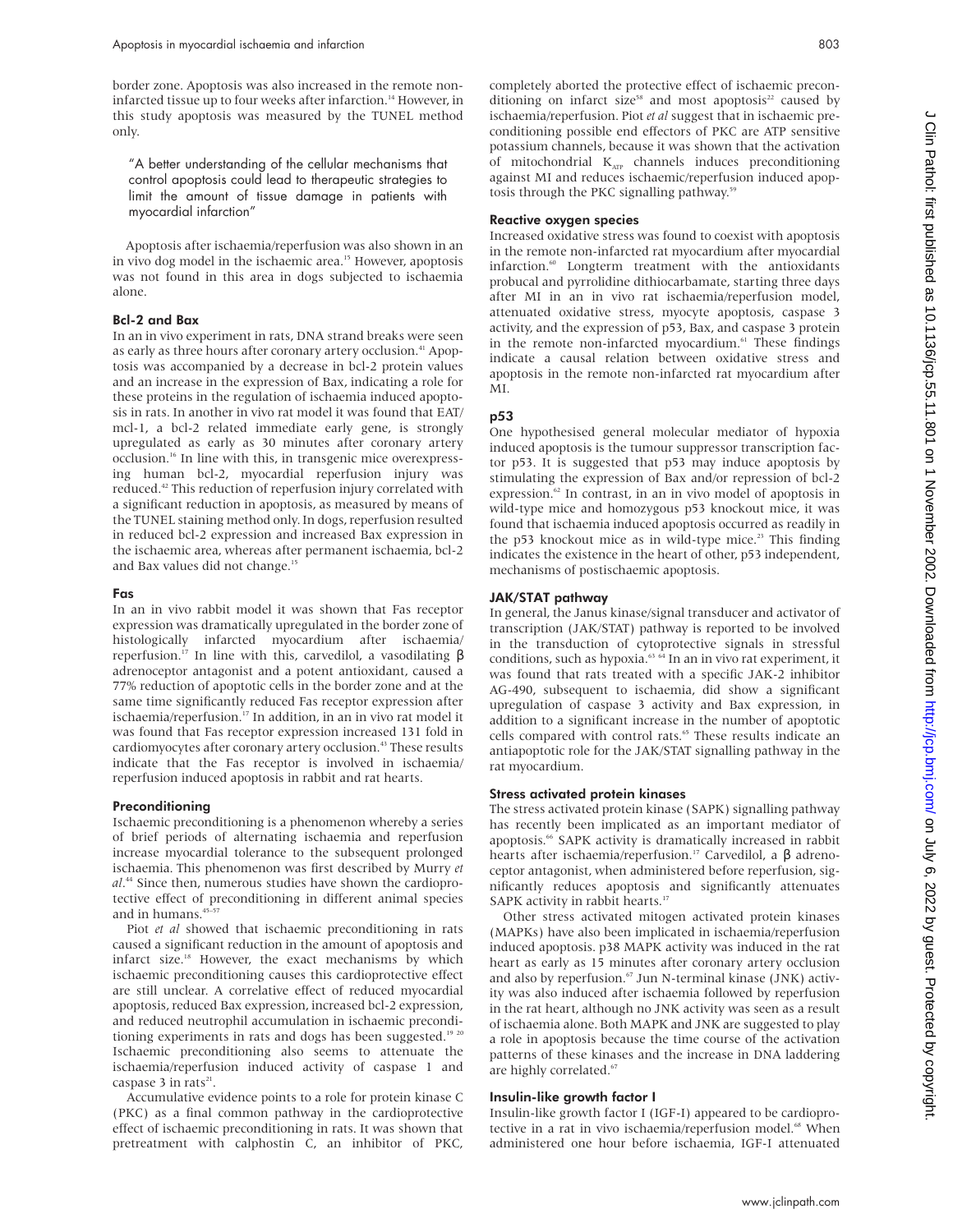polymorphonuclear neutrophil accumulation in the ischaemic area. Furthermore, IGF-I significantly attenuated the incidence of myocyte apoptosis after myocardial ischaemia and reperfusion.<sup>68</sup> In addition, in transgenic mice overexpressing human IGF-I, it was found that both apoptosis and necrosis were attenuated in the viable myocardium after infarction.<sup>69</sup>

"Insulin-like growth factor I appeared to be cardioprotective in a rat in vivo ischaemia/reperfusion model"

Interestingly, IGF-I also promotes the release of physiological amounts of nitric oxide  $(NO)$ .<sup>70 71</sup> In an in vivo mouse model it was shown that the inhibition of endogenous NO synthesis increased apoptosis during ischaemia.<sup>72</sup> It seems that endogenous NO suppresses apoptosis by interfering with the caspase cascade, because the inhibition of endogenous NO correlated with increased caspase activity, whereas bcl-2 and Bax protein values were unchanged.<sup>72</sup> However, it cannot be excluded that reduced apoptosis is a systemic effect rather than an effect of endogenous NO on the caspase machinery because NO, through an effect on microcirculation, influences perfusion.

#### Heat shock protein

Heat shock protein 70 (HSP70) is a self preservation protein that maintains cellular homeostasis under environmental stress. HSP70 acts as a molecular chaperone and plays an important role in protein folding, assembly, transport, and degradation although it also helps to prevent protein denaturation and aggregation.<sup>73</sup> In an in vivo experiment in rats it was shown that overexpression of HSP70, via gene transfection, reduced apoptosis after ischaemia/reperfusion.<sup>74</sup>

#### **Calcineurin**

In rats adenovirally transfected with constitutively active calcineurin cDNA, ischaemia/reperfusion induced apoptosis was significantly attenuated, whereas the inhibition of endogenous calcineurin reversed the antiapoptotic effects.<sup>75</sup> These results indicate a calcineurin dependent protection from apoptosis in cardiomyocytes.

#### Tumour necrosis factor

Recently it was found that tumour necrosis factor (TNF) is expressed within the myocardium of rats<sup>76</sup> and dogs<sup>77</sup> in response to ischaemic injury.78 TNF has dual effects with regard to apoptosis. It provokes the expression of several antiapoptotic factors in a variety of mammalian cell types, although it can also induce apoptosis in mouse fibroblasts.79 In an in vivo ischaemia model in mice lacking none, one, or both types of TNF receptor, it was found that endogenous TNF protected cardiomyocytes against ischaemia induced apoptosis.<sup>80</sup>

### **Caspases**

In general, caspases form a key step in the process of apoptosis. In a rat and rabbit in vivo ischaemia/reperfusion model, the tripeptide inhibitor of the caspase interleukin 1β converting enzyme (ICE) family of cysteine proteases—ZVAD-fmk was able to reduce infarct size and attenuated the amount of TUNEL positive cardiomyocytes.<sup>24</sup> Remarkably, ZVAD-fmk might also interfere with myocardial necrotic cell death because it was found that ICE-like inhibitors attenuate both apoptotic and necrotic cell death in an in vitro system of chemical hypoxia.<sup>81 82</sup> Therefore, the reduction in infarct size might result from both reduced apoptosis and necrosis. In a similar model, YVAD-aldehyde, a caspase 1-like protease inhibitor and DEVD-aldehyde, a caspase 3-like protease inhibitor, both attenuated the amount of myocardial apoptosis.83 Remarkably however, these two inhibitors did not reduce infarct size.

Overexpression of cardiac specific caspase 3 in transgenic mice induced transient depression of cardiac function, caused abnormal ultrastructural damage to the nucleus in addition to the mitochondrial and myofibrillar content, and increased infarct size. However, it did not induce an apoptotic response that progressed through to the late apoptotic phases, such as the production of apoptotic bodies.<sup>84</sup>

## Kallikrein

The activity of kallikrein leads to the production of intact kinins, which act through specific receptors to activate second messengers to trigger biological effects such as vasodilation and vasoconstriction.<sup>85</sup> The tissue kallikrein–kinin system components have been identified in the heart.<sup>86-88</sup> In an in vivo rat experiment it was found that, through the delivery of the human tissue kallikrein gene, myocardial infarction and apoptosis were significantly reduced after ischaemia/ reperfusion injury.<sup>85</sup> This effect of kallikrein is probably mediated through an NO–cGMP dependent signal transduction pathway.<sup>85</sup>

#### Influence of age on apoptosis

In a mouse in vivo ischaemia/reperfusion model it was found that there are age associated differences in reperfusion injury between young (6–8 months) and old (22–24 months) mice.<sup>89</sup> It was shown that mortality was higher and infarct size was significantly larger in old animals, compared with young animals. Furthermore, the occurrence of DNA fragmentation was significantly higher in old hearts, indicating that the amount of apoptosis as a result of ischaemia/reperfusion is greater in old hearts.<sup>89</sup> A higher occurrence of DNA fragmentation was also seen in an in vivo rat model.<sup>90</sup> In this model, DNA fragmentation began and peaked earlier after infarction in the old heart than in the young heart, and bcl-2 and Bax showed a heightened baseline expression in the old hearts, which might indicate a higher degree of chronic stress in the old hearts.<sup>90</sup> The hearts of older animals might therefore be more susceptible to ischaemia/reperfusion related apoptosis.

## ISOLATED ANIMAL HEARTS

The studies described below with isolated hearts were carried out in hearts that were perfused with a perfusion buffer (usually a Krebs Heinselheit buffer) in an atmosphere of 95%  $O<sub>2</sub>$ and 5% CO<sub>2</sub> at 37 $^{\circ}$ C.

#### Fas

In isolated rat and mouse hearts subjected to ischaemia/ reperfusion, it was found that soluble Fas ligand was released after the onset of reperfusion.<sup>27</sup> Isolated mouse hearts lacking functional Fas show a significant reduction in cell death after ischaemia/reperfusion, compared with wild-type mice, suggesting a proapoptotic role.<sup>27</sup>

## Preconditioning

In isolated rat hearts, it has also been shown that preconditioning reduces cardiomyocyte apoptosis and oxidative stress.<sup>28 91</sup> Preconditioning in this model induced tyrosine kinase phosphorylation, leading to the activation of MAPKAP kinase 2 and p38 MAPK, and was associated with induced expression of bcl-2 mRNA and translocation and activation of the nuclear transcription factor nuclear factor κB (NfκB).<sup>91</sup> AP-1, another transcription factor, which is highly upregulated by prolonged ischaemia followed by reperfusion, is unaffected by preconditioning.<sup>28</sup> Preincubation with DMTU, a hydroxyl radical scavenger, or SN50, an NFκB blocker, abolished the antiapoptotic effect of preconditioning, and this is possibly related to the prevention of the preconditioning induced upregulation of bcl-2.<sup>91</sup> Indeed, in rat hearts treated with antisense bcl-2 oligonucleotides, the antiapoptotic effects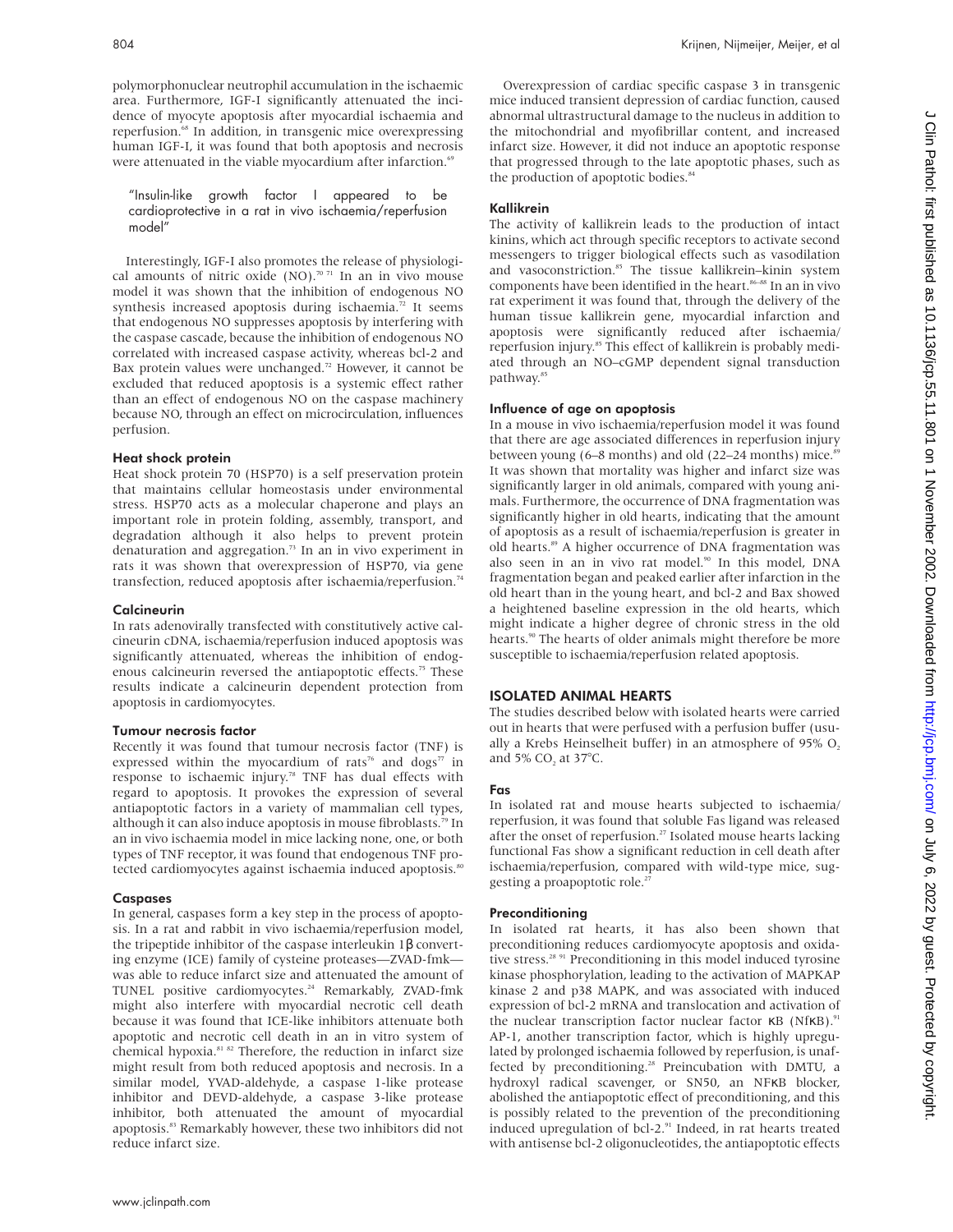of preconditioning were abolished, as was the reduced oxidative stress, suggesting an antioxidant role for bcl-2 in preconditioning.<sup>9</sup>

#### Reactive oxygen species

In isolated perfused rat hearts it was shown that apoptosis only occurred in reperfused hearts when oxidative stress was induced.29 The reperfusion injury effects could be reversed by epselen, which removed the oxidative stress from the heart, indicating that oxidative stress in this model plays a role in the development of ischaemia/reperfusion related apoptosis.<sup>29</sup>

## p53

In contrast to animal in vivo studies, in isolated rat hearts, mRNA encoding the proapoptotic oncogene p53 was highly induced by reperfusion, whereas it was barely detected after ischaemia alone.<sup>30</sup> Ischaemic preconditioning prevented the activation of p53 and inhibited apoptosis.<sup>30</sup>

#### JAK/STAT pathway

Isolated rat hearts subjected to ischaemia/reperfusion show activation of STAT5A and STAT6. Treatment of these hearts with tyrphostin AG490, which inhibits JAK2 phosphorylation, resulted in reduced infarct size and apoptosis.<sup>93</sup>

#### Stress activated mitogen activated protein kinases

In isolated rat hearts, SAPK activity is raised as a result of ischaemia/reperfusion.<sup>94</sup> Treatment of these hearts with magnesium tanshinoate B, a bioactive compound isolated from Danshen, resulted in a reduction of apoptotic nuclei. Furthermore, it abolished the raised SAPK activity, suggesting a proapoptotic role for SAPK in ischaemia/reperfusion induced apoptosis in rats.<sup>94</sup>

"In addition, p38 MAPK and JNK activities were greatly increased after ischaemia/reperfusion in an isolated rat heart model"

It has also been found that myocardial ischaemia/ reperfusion results in the activation of p38 MAPK, whereby reperfusion has a more profound effect on p38 MAPK activity than ischaemia alone.<sup>31 67 95 96</sup> In line with this, in isolated rabbit hearts the p38 MAPK inhibitor SB 203580 greatly reduced postischaemic myocardial apoptosis and significantly improved cardiac function recovery after reperfusion.<sup>31</sup> In addition, p38 MAPK and JNK activities were greatly increased after ischaemia/reperfusion in an isolated rat heart model.<sup>97</sup> However, inhibition of the extracellular signal related kinase (ERK) significantly increased the number of apoptotic cells, suggesting that p38 MAPK and JNK mediate myocardial apoptosis and that ERK plays a protective role.<sup>97</sup>

#### Heat shock protein

Recent reports indicate a role for the small HSP family in ischaemic preconditioning.<sup>98</sup> 99  $\alpha$ B crystalline is a member of the small HSP family and is the most abundantly expressed stress protein in the heart.<sup>100</sup> In transgenic mice overexpressing αB crystalline, it was found that the overexpression of αB crystalline results in attenuated apoptotic myocardial cell death, decreased oxidative stress, and a decrease in the extent of infarction, upon ischaemia/reperfusion.<sup>101</sup>

#### **Caspases**

In isolated rat hearts subjected to prolonged ischaemia, a significant accumulation of cytochrome c occurred in the cytosol, which was accompanied by activation of caspase 3-like proteases.102 In contrast, caspase 1-like proteases were not activated.

## ISOLATED AND CULTURED CARDIOMYOCYTES Apoptosis induced by hypoxia?

Exposure of cultured neonatal rat cardiomyocytes to chronic hypoxia causes the activation of the terminal apoptotic machinery, including cytochrome c release, effector caspase activation, and cleavage of the death substrate poly(ADPribose) polymerase (PARP).<sup>32 103</sup> The same effects were seen after exposure of neonatal rat cardiomyocytes to metabolic inhibition using 2-deoxyglucose.104 These results indicate that both hypoxia and metabolic inhibition induce apoptosis through the mitochondrial pathway. Reoxygenation further increased the number of apoptotic cells and resulted in a decrease in bcl-2 and an increase in the Fas receptor.<sup>32</sup> Interestingly, these effects could be countered by incubation with either recombinant transforming growth factor β1 (TGF-β1) or aggregated platelet supernatant.32 Aggregated platelet supernatant was found to protect the heart from reperfusion induced apoptosis, partly because of platelet released TGF-β1.32 In contrast, in isolated ventricular rat cardiomyocytes, 60 minutes of anoxia alone did not increase annexin V staining, but induced a significant increase in propidium iodide staining.105 An increase in annexin V staining was seen only after a period of reperfusion. In contrast, in another study with rat cardiomyocytes anoxia/reoxygenation caused necrosis in isolated rat cardiomyocytes but failed to induce apoptosis.<sup>33</sup>

#### Fas

In an in vitro study using neonatal rat cardiomyocytes it was shown that the expression of mRNA for the Fas antigen was upregulated twofold under hypoxic conditions, whereby Fas receptor and Fas ligand induction correlated with induced apoptosis.106 Recently, it was also shown that STAT1 induced Fas receptor and Fas ligand expression after ischaemia/ reperfusion in neonatal rat cardiomyocytes.<sup>107</sup> Furthermore, in primary adult rat culture, ischaemia followed by reperfusion caused a pronounced increase in sensitivity to the apoptotic effects of soluble Fas ligand.<sup>27</sup>

#### **Preconditioning**

In isolated adult cardiomyocytes from rabbit hearts, ischaemic preconditioning attenuated cardiomyocyte apoptosis, which correlated with a diminution in the fall of intracellular pH.<sup>34</sup> The antiapoptotic effects of ischaemic preconditioning could be prevented by blocking the vacuolar proton ATPase, suggesting that the maintenance of intracellular pH homeostasis attenuates apoptosis in ischaemic preconditioning.<sup>34</sup>

## Reactive oxygen species

Oxidative stress through H<sub>2</sub>O<sub>2</sub> and the NO donor, N<sub>2</sub>-acetyl-Snitroso-DL-penicillinaminamide (SNAP), induced apoptosis in ventricular cardiomyocytes isolated from a rat heart.<sup>35</sup> In isolated rat cardiomyocytes, a correlation between the apoptotic effect of SNAP or YC-1 (a direct activator of soluble guanylyl cyclase) and the increased activity of soluble guanylyl cyclase (that is, the intracellular cGMP content) was seen.<sup>35</sup> It has been suggested that NO induces apoptosis in a cGMP dependent manner and necrosis in a cGMP independent manner.

Both reactive oxygen species  $H_2O_2$  and  $O_2^-$  induced apoptosis in neonatal rat cardiomyocytes, which was associated with an increase in p53 protein content, whereas protein concentrations of bcl-2 and Bax were unaltered.<sup>108</sup> Interestingly, both  $H_2O_2$  and  $O_2^-$  induced apoptosis through distinct pathways. H<sub>2</sub>O<sub>2</sub> induced the release of cytochrome c, activation of CPP32, and cleavage of PARP, through Bax and Bad (another proapoptotic bcl-2 family member). This can be suppressed by the pharmacological opening of the mitochondrial ATP sensitive K<sup>+</sup> channels by diazoxide, which preserves mitochondrial integrity.<sup>109</sup> In contrast,  $O_2^-$  promoted apoptosis through the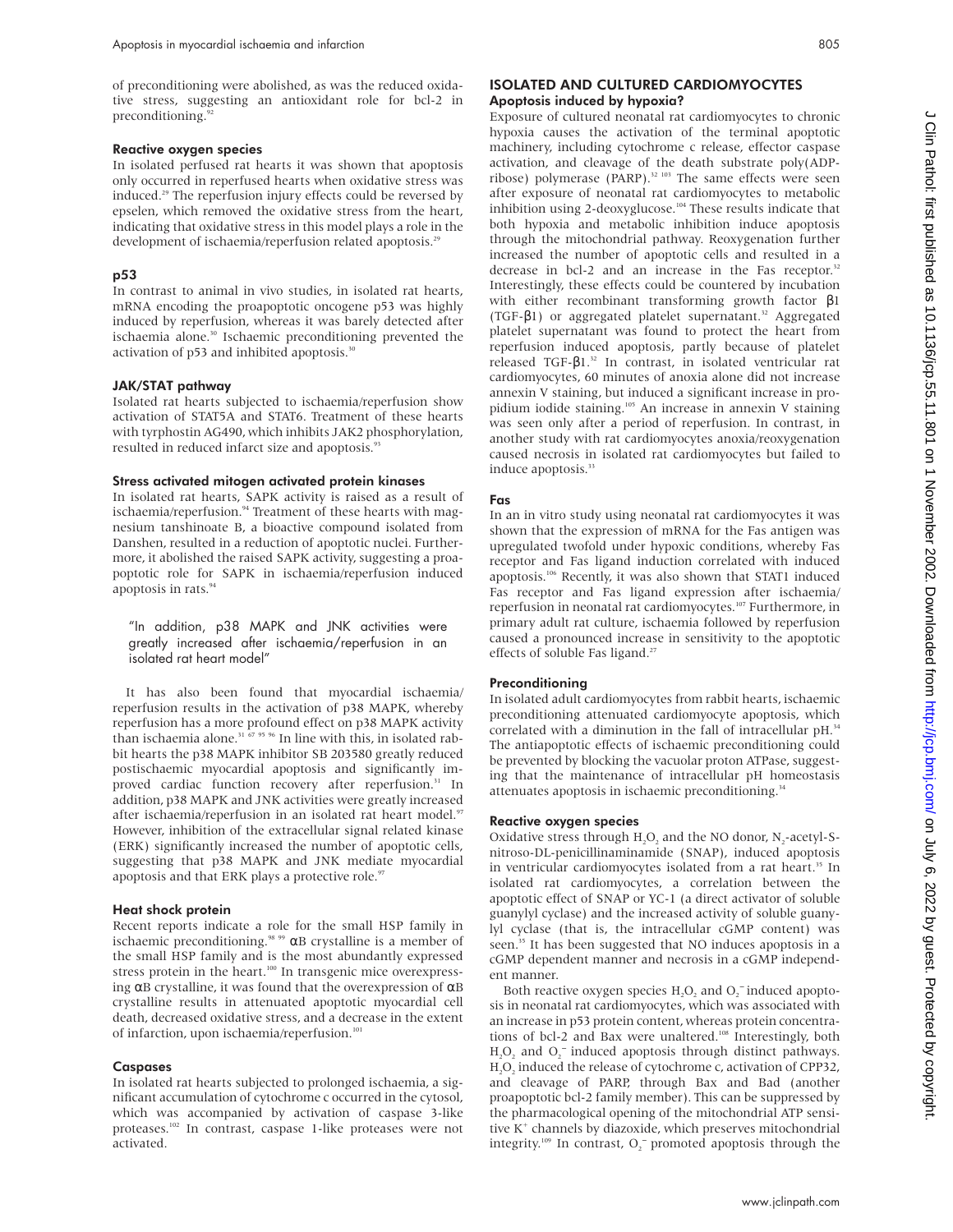

In another experiment in neonatal rat cardiomyocytes, 48 hours of hypoxia resulted in an increase of TUNEL positive cells and an increase in p53 protein, which was not accompanied by increased DNA laddering.<sup>112</sup> This was also accompanied by increased expression of p21/WAF-1/CIP-1, a well characterised target of p53 transactivation.<sup>112</sup> Because overexpression of wild-type p53 by adenovirus mediated gene transfer is sufficient to induce apoptosis in neonatal rat cardiomyocytes under normoxic conditions,<sup>112</sup> it has been suggested that p53 plays a crucial role in the induction of apoptosis as a result of hypoxia in cultured neonatal rat cardiomyocytes.

In contrast, equivalent apoptosis was measured in hypoxic/ acidotic cardiomyocytes isolated from the hearts of wild-type or homozygous p53 knockout mice.<sup>36</sup> However, in these mice severe chronic hypoxia alone was not sufficient to induce apoptosis, but had to be accompanied by a decrease in the extracellular pH to induce apoptosis, whereas reoxygenation resulted in increased apoptosis in a p53 independent manner. These results indicate that the fall in extracellular pH or reoxygenation, but not solely hypoxia, is responsible for the induction of apoptosis in murine cardiomyocytes, and that the process is a p53 independent one.



Figure 1 Overview of the signal transduction pathways related to ischaemia/reperfusion induced apoptosis in cardiomyocytes. In this figure, inducing or activating effects are depicted by an arrow and inhibitory effects are depicted by a blocked line. Akt, protein kinase B; ERK, extracellular signal related kinase; JAK, Janus kinase; JNK, Jun N-terminal kinase; MAPK, mitogen activated protein kinase; NFκB, nuclear factor κB; PI3 kinase, phosphatidylinositol 3′-kinase; ROS, reactive oxygen species; SAPK, stress activated protein kinase; STAT, signal transducer and activator of transcription; TNF, tumour necrosis factor.

activation of Mch2α (a caspase family member and the only known laminase<sup>110</sup>), which cleaves its substrate lamin A (a type of filament protein which, together with lamins B and C, forms the nuclear lamina of eukaryotic cells).<sup>108</sup>

#### p53

Exposure of neonatal rat cardiomyocytes to 24 hours of hypoxia resulted in an increase of apoptosis, as measured by DNA laddering, detection of DNA fragmentation by enzyme linked immunosorbent assay, and annexin V–FLUOS/ propidium iodide double staining.<sup>111</sup> Reoxygenation further increased the number of apoptotic cells. Hypoxia resulted in the upregulated expression of the bcl-2 and p53 proteins, whereas reoxygenation downregulated bcl-2 expression and further upregulated p53.<sup>111</sup> Chinonin, a natural antioxidant, significantly attenuated hypoxia/reoxygenation induced apoptosis, downregulated p53 expression, and induced bcl-2 upregulation.<sup>11</sup>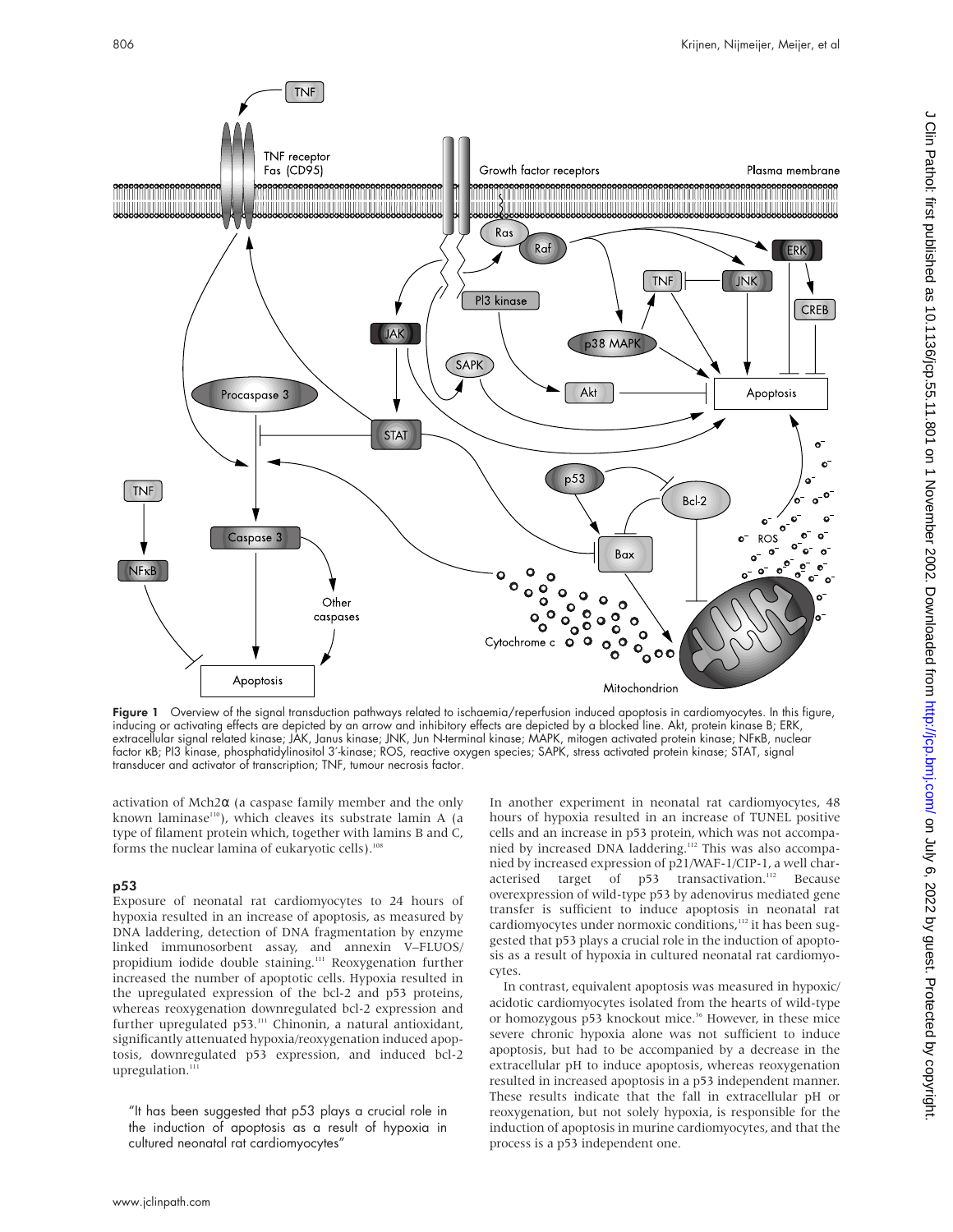|                | Table 2 Overview of proapoptotic and antiapoptotic mediators in ischaemia/reperfusion induced apoptosis in |
|----------------|------------------------------------------------------------------------------------------------------------|
| cardiomyocytes |                                                                                                            |

| Type of mediator | Human                                                        | In vivo animal                                                                                                                                                                                                                            | <b>Isolated</b> animal<br>hearts                                                                                                                                    | Isolated and cultured cardiomyocytes                                                                                                                                                                                                                                                                                                                                                           |
|------------------|--------------------------------------------------------------|-------------------------------------------------------------------------------------------------------------------------------------------------------------------------------------------------------------------------------------------|---------------------------------------------------------------------------------------------------------------------------------------------------------------------|------------------------------------------------------------------------------------------------------------------------------------------------------------------------------------------------------------------------------------------------------------------------------------------------------------------------------------------------------------------------------------------------|
| Proapoptotic     | $Bax^{37}$ <sup>39</sup><br>Soluble Fas ligand <sup>40</sup> | Box <sup>1541</sup><br>$Fas$ <sup>1743</sup><br>ROS6061<br>p53 <sup>62</sup><br>SAPK <sup>1766</sup><br>JNK <sup>67</sup><br>p38 MAPK <sup>67</sup><br>$TNF^{79}$<br>Caspase 1 <sup>21</sup> 24 81-83<br>Caspase 3 <sup>21</sup> 24 81-83 | Fas <sup>27</sup><br>Bcl-292<br>ROS <sup>29</sup><br>p53 <sup>30</sup><br>JAK <sup>93</sup><br>SAPK <sup>94</sup><br>p38 MAPK <sup>31 97</sup><br>JNK <sup>97</sup> | Soluble Fas ligand <sup>27</sup><br>ROS <sup>35 108</sup><br>p53 <sup>112</sup><br>p38 MAPK <sup>113</sup> 114<br>INK <sup>115</sup><br>TNF- $\alpha^{124}$<br>Caspases <sup>32 103</sup><br>Cytochrome c <sup>32 103</sup><br>Fas receptor <sup>32</sup><br>Vacualar proton ATPase <sup>34</sup><br>Bad <sup>109</sup><br>$Bax^{109}$                                                         |
| Antiapoptotic    | Bcl-2 <sup>37-39</sup><br>Soluble Fas <sup>40</sup>          | Bcl-2 <sup>15</sup> 1741<br>PKC <sup>22 58 59</sup><br>JAK/STAT <sup>65</sup><br>IGF-168 69<br>$NO70-72$<br>HSP7074<br>Calcineurin <sup>75</sup><br>TNF <sup>80</sup><br>Kallikrein <sup>85</sup>                                         | ERK <sup>97</sup><br>$\alpha\beta$ Crystalline <sup>101</sup>                                                                                                       | TGF- $\beta$ 1 <sup>32</sup><br>Mitochondrial ATP sensitive K <sup>+</sup> ch. <sup>109</sup><br>MEKK1 <sup>114</sup><br>JNK <sup>114</sup><br>HGF <sup>116</sup><br>ERK <sup>117</sup> 119<br>PI3 kinase <sup>118 119</sup><br>Akt <sup>118</sup> 119<br>HSP7074 120-122<br>$IGF-I119$<br>CREB <sup>119</sup><br>Bcl-2 <sup>32 119</sup><br>Calcineurin <sup>123</sup><br>TNF- $\alpha^{125}$ |

shock protein; IGF, insulin-like growth tactor; JAK/STAT, Janus kinase/signal transducer and activator ot transcription; JNK, Jun N-terminal kinase; MAPK,<br>mitogen activated protein kinase; MEKK, MAPK kinase kinase; NO, nit activated protein kinase; TGF, transforming growth factor; TNF, tumour necrosis factor.

#### The role of kinases

In cultured neonatal rat cardiomyocytes, two distinct phases of p38 MAPK activation are seen during hypoxia; a transient activation that starts within 10 minutes of hypoxia and a sustained activation that starts after two hours of hypoxia.<sup>113</sup> In this model, ERK2 and JNK are not activated. By using the specific p38 MAPK inhibitor SB 203580, apoptosis was attenuated, even when only the sustained activation of p38 MAPK was inhibited. This suggests that the sustained activation of p38 MAPK induces apoptosis in neonatal rat cardiomyocytes after hypoxia.<sup>113</sup> In this study, however, the distinction between necrotic and apoptotic cells was made solely by differences in the morphology of their nuclei.

In agreement with this study, embryonic stem cell derived cardiomyocytes (ESCM) with targeted disruption of the MEKK1 (a MAPK kinase kinase) gene were extremely sensitive, compared with wild-type ESCM, to H<sub>2</sub>O<sub>2</sub> induced apoptosis. p38 MAPK was suggested to play a proapoptotic role by activating the production of TNF- $\alpha$ ,<sup>114</sup> whereas an antiapoptotic role was suggested for MEKK1. MEKK1 inhibits the production of TNF-α via the activation of JNK, suggesting an antiapoptotic role for JNK. In contrast, in rat neonatal cardiomyocytes transfected with antisense JNK DNA, condensation of the nuclei was inhibited after  $H_2O_2$  treatment, suggesting a proapoptotic role for JNK.115

Treatment of both isolated adult rat cardiomyocytes and cultured mouse cardiomyocytes with hepatocyte growth factor (HGF), subsequent to oxidative stress, resulted in attenuated apoptosis, partially through the MEK–p44/42 MAPK pathway,<sup>116</sup> suggesting an antiapoptotic role for HGF.

In neonatal rat cardiomyocytes, it was suggested that ERKs have an antiapoptotic role in response to raised H<sub>2</sub>O<sub>2</sub> concentrations after oxidative stress, through the activation of cyclooxygenase 2 expression and subsequent prostaglandin production.<sup>117</sup>

## Insulin-like growth factor I

In rat neonatal cardiomyocytes, treatment with IGF-I increased the activity of phosphatidylinositol 3′-kinase (PI3 kinase) and Akt (protein kinase B).<sup>118 119</sup> Interestingly, in cardiomyocytes infected with an adenovirus carrying constitutively active forms of PI3 kinase or Akt, apoptosis is significantly inhibited after hypoxic treatment.<sup>118</sup> Indeed, in another study it was found that the inhibition of PI3 kinase or Akt abolished the antiapoptotic effects of IGF-I.<sup>119</sup> In neonatal rat cardiomyocytes, IGF-I did prevent apoptosis after hypoxia, which also could be suppressed with genistein, a tyrosine kinase inhibitor, and PD-098059, a MAPK inhibitor.<sup>118</sup> Subsequently, it was also found that IGF-I exerts its antiapoptotic effect through ERK1 and ERK2, resulting in activation of the transcription factor cAMP response element binding protein, which induces bcl-2 expression.<sup>119</sup>

#### Heat shock protein

A significant reduction of stress induced apoptosis was found in cardiomyocytes isolated from rat hearts overexpressing  $HSP70.<sup>74 120-1</sup>$ </sup>

## Calcineurin

In H<sub>2</sub>O<sub>2</sub> treated neonatal rat cardiomyocytes, apoptosis was almost completely abolished by endothelin 1, a growth promoting peptide.<sup>123</sup> In this study, apoptosis was measured by TUNEL, DNA laddering, morphological features, cytofluorometric analysis, and caspase 3 cleavage. Inhibition of calcineurin countered the antiapoptotic effects of endothelin 1, indicating a role for calcineurin in the antiapoptotic pathway of endothelin 1.

#### Tumour necrosis factor

In rat cardiomyocytes it was shown that physiologically relevant concentrations of TNF-α induced apoptosis (as measured by single cell microgel electrophoresis of nuclei and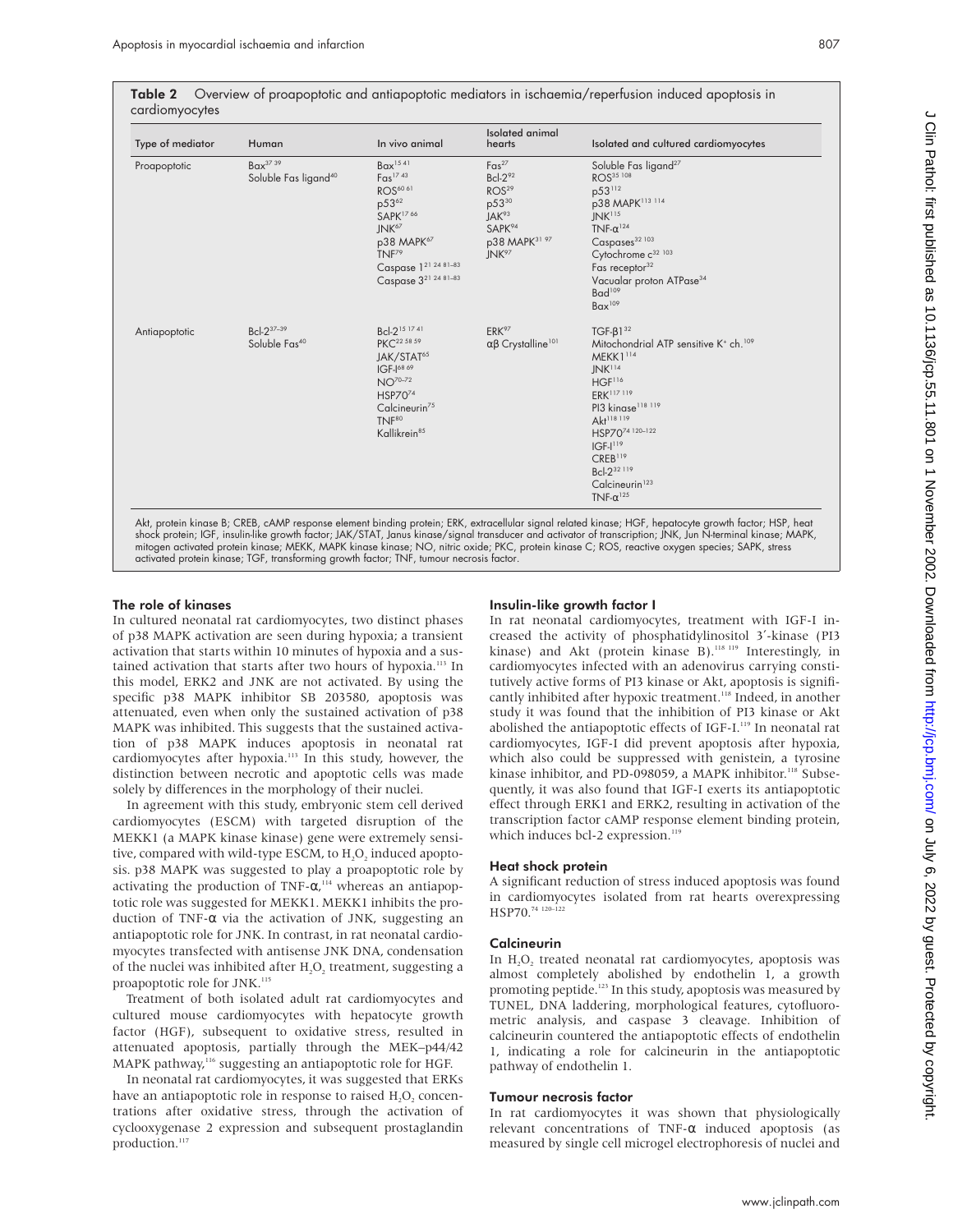by morphological and biochemical criteria).<sup>124</sup> The production of the second messenger sphingosine was also upregulated by TNF-α, indicating the possible involvement of sphingosine in TNF-α mediated cardiomyocyte apoptosis, and it was shown that treatment with sphingosine strongly induced apoptosis in rat cardiomyocytes.124 However, in neonatal rat cardiomyocytes and H9c2 cells it was also shown that TNF-α activates both proapoptotic and antiapoptotic pathways.125 This antiapoptotic signal was mediated via the translocation of NFκB.

## **DISCUSSION**

In recent years much evidence has implicated apoptosis in myocardial cell loss in ischaemia/reperfusion injury. In vivo studies in humans and in animals, and in vitro studies in isolated animal hearts and cultured cardiomyocytes, all indicate that apoptosis contributes to the death of cardiomyocytes as a result of ischaemia/reperfusion injury. Here, we present an overview of recent studies into ischaemia/reperfusion induced apoptosis in cardiomyocytes in various models and of the molecular mechanisms underlying this process (fig 1; table 2).

One of the conflicting areas in the study of apoptosis in the heart is the mechanism of induction. In some studies, apoptosis was found to be induced by ischaemia alone, and after ischaemia followed by reperfusion, $6-8$  10 12-15 whereas in other studies ischaemia alone was not sufficient to trigger apoptosis.15 72 105 The absence of apoptosis during ischaemia can be explained by the notion that during ischaemia intracellular ATP stores are depleted. This absence of intracellular ATP might prevent the occurrence of apoptosis because apoptosis is an energy requiring process.

Studies are also conflicting with respect to the area of the heart in which apoptosis is found. In humans, apoptosis seems to occur primarily in the border zone of the ischaemic region $6-8$  10 and, according to some studies, in the remote from ischaemia regions.<sup>8 10</sup> However, in vivo animal studies have demonstrated apoptosis both in the ischaemic region and the ischaemic border zone. In contrast, in some studies ischaemia caused apoptosis in the ischaemic region alone, whereas reperfusion caused a decrease in apoptotic cells in the ischaemic region and an increase in apoptotic cells in the ischaemic border zone and the remote from ischaemia regions.<sup>13 14</sup> These differences, with respect to the mechanism of induction of apoptosis and for the area in which apoptosis was found, theoretically could be explained by the different methods of measuring apoptosis that were used.

"One of the conflicting areas in the study of apoptosis in the heart is the mechanism of induction"

The TUNEL staining method is now the most widely used marker for apoptosis in cardiomyocytes. However, it has become increasingly clear that the TUNEL assay is prone to false positive and negative results.<sup>126</sup> For instance, the staining kinetics of TUNEL is dependent on the reagent concentration, the extent of proteolysis, and fixation of the tissue. Furthermore, non-specific staining may be caused by active RNA synthesis and DNA damage in necrotic cells.<sup>126</sup> It is therefore important to standardise the TUNEL assay carefully by using DNAse treated tissue sections. Furthermore, these TUNEL positive cells must be characterised and a sufficient number of microscopic fields must be analysed. Even then, other methods of measuring apoptosis such as DNA laddering on agarose gels or the evaluation of apoptotic morphology should be combined with TUNEL to confirm the results.

The TUNEL method can also be used in electron microscopy analysis. In this method, the fragmented DNA is labelled using components of the ApopTag kit and subsequently with gold. In this way, nuclei can be analysed for TUNEL positivity and apoptotic morphology at an ultrastructural level at the same

time.<sup>105 127</sup> However, a limitation of electron microscopic techniques is the small number of cells that can be analysed.

The detection of DNA fragments (DNA laddering) of sizes equivalent to mononucleosomes and oligonucleosomes is considered a trademark for apoptosis.<sup>128-130</sup> The analysis of these fragments on agarose gel results in a "ladder" pattern. In necrosis, DNA is cleaved at random, thus creating DNA fragments that vary greatly in size. On agarose gels, these fragments produce a smear. However, it is important to bear in mind the fact that in the heart cardiomyocytes are not the only cells that are prone to apoptosis. When DNA laddering is used to analyse cardiac homogenates, apoptotic granulocytes or endothelial cells may contribute to the laddering, making it uncertain that it results from the apoptosis of cardiomyocytes alone $^2$ 

Another often used marker for apoptosis is annexin V. Annexin V binds with high affinity to phosphatidylserine (after its translocation via the process of membrane flip flop) and labelled annexin V has been used to detect apoptosis both in vivo and in vitro.<sup>11 26 105 131 132</sup> It has been suggested that annexin V could have an immediate clinical use in patients for live image apoptosis monitoring.<sup>11</sup> <sup>131</sup> An advantage of annexin V staining over the TUNEL method is that it can detect early apoptosis.105 Indeed, cardiomyocytes stained with annexin V did not display late apoptotic morphology.<sup>26</sup> However, like TUNEL, annexin V might not be a totally specific marker for apoptosis because it can also bind to membrane fragments of late necrotic cells or flip flopped cells that have not undergone apoptosis/necrosis. Therefore, conclusions based solely on annexin V staining should be drawn with caution.

Thus, to date, there is no totally specific apoptotic marker that solely detects apoptotic cells, so that a combination of techniques should always be used to detect apoptosis.

Regardless of the limitations of the different methods for determining apoptosis, it is suggested that cardiomyocyte apoptosis as a result of ischaemia/reperfusion does not share all the classic hallmarks of apoptosis originally described for other cells.<sup>3</sup> For instance, electron microscopic analysis and histological studies have revealed only sporadic cardiomyocytes with classic late apoptotic morphology, such as the presence of apoptotic bodies.<sup>25</sup> This could be explained by the involvement of common mediators in both apoptosis and necrosis,<sup>82</sup> or an interchange between apoptosis and necrosis. It has been suggested that inflammatory cell activation could alter the process of apoptosis. Entman *et al* showed in reperfused canine myocardium that the presence of adhesion molecules on myocytes may allow the attachment of neutrophils and superoxide production, thereby converting apoptosis to necrosis.133–136

In line with this, in a recent study we have shown that cardiomyocytes that underwent flip flop of the plasma membrane (and were therefore annexin V positive but caspase 3 negative) bind secretory type II phospholipase A2 and subsequently potentiate the binding of the acute phase protein, C reactive protein (our unpublished data, 2002).

Another cause of the conversion of apoptosis to necrosis might be the depletion of ATP. In an ischaemia/reperfusion study, Lieberthal *et al* showed that the severity and duration of ATP depletion determines the mechanism of death, at least in proximal tubular cells: cells with an intracellular ATP concentration below a certain threshold become necrotic, whereas an ATP value above that threshold induces apoptosis.<sup>137</sup> It is likely that ATP plays a similar role in cardiomyocytes because ischaemia results in ATP depletion. Indeed, neonatal rat cardiomyocytes subjected to metabolic inhibition and subsequent ATP depletion favour necrotic cell death, whereas metabolic inhibition under ATP replenishing conditions increased the proportion of apoptotic cells, as determined by nuclear morphology and DNA fragmentation.<sup>138</sup> These authors suggested a model in cardiomyocytes in which intracellular ATP concentrations dictate the means of cell death—via necrosis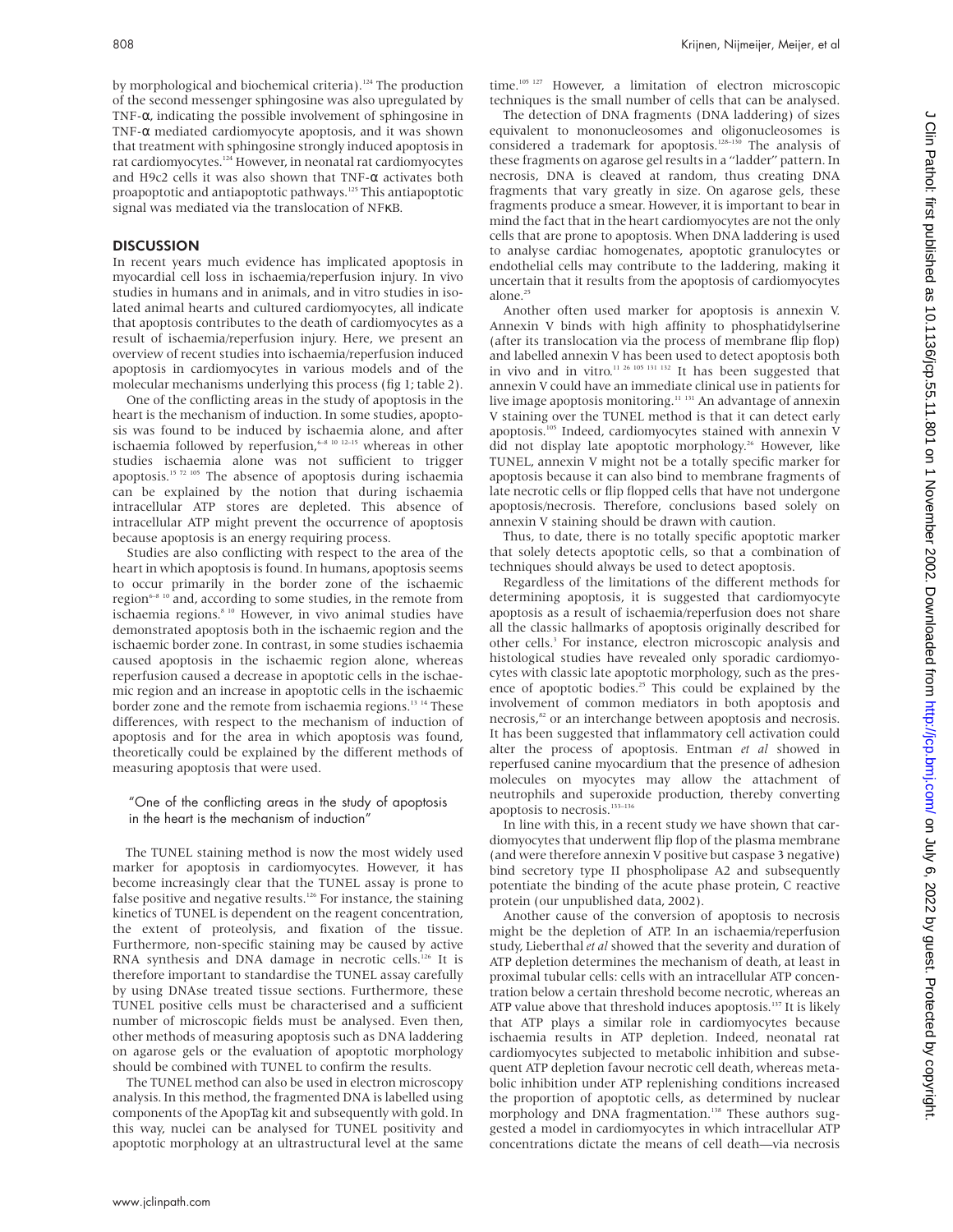#### Take home messages

- Numerous studies indicate that apoptosis is a mediator of cardiomyocyte cell death after myocardial infarction
- Because there is no totally specific marker that detects apoptotic cells, a combination of techniques should always be used to detect apoptosis
- A lack of completion of the apoptotic process seems to be related to low concentrations of ATP and/or a conversion of apoptosis to necrosis by a secondary inflammatory response

when ATP is depleted and via caspase activated apoptosis when ATP is present.

"There is no totally specific apoptotic marker that solely detects apoptotic cells, so that a combination of techniques should always be used to detect apoptosis"

In conclusion, numerous studies indicate that apoptosis can cause cardiomyocyte cell death after myocardial infarction, although the exact mechanisms of apoptosis within the heart are not known and the interpretation of studies is somewhat difficult because of the different methods used to determine apoptosis. Nevertheless, the process of apoptosis in the heart has a unique position within the field of apoptosis, analogous to other ischaemically challenged processes: a lack of completion of the apoptotic process seems to be related to a lack of ATP and/or a conversion of apoptosis to necrosis by a secondary inflammatory response.

## ACKNOWLEDGEMENTS

This study was supported financially by the Netherlands Heart Foundation, grant number 97-088. Dr Niessen is a recipient of the Dr E Dekker program for the Netherlands Heart Foundation (D99025).

## .....................

## Authors' affiliations

P A J Krijnen, C J L M Meijer, H W M Niessen, Department of Pathology, VU University Medical Centre, PO Box 7075, 1007MB Amsterdam, The Netherlands

**R Nijmeijer,** Department of Cardiology, VU University Medical Centre<br>**C E Hack,** Department of Clinical Chemistry, VU University Medical

**Centre** C A Visser, Department of Cardiology, VU University Medical Centre

#### REFERENCES

- 1 **Kerr JF**, Winterford CM, Harmon BV, Apoptosis, Its significance in cancer and cancer therapy. Cancer 1994;73:2013–26.
- 2 Majno G, Joris I. Apoptosis, oncosis, and necrosis. An overview of cell death. Am J Pathol 1995;146:3–15.
- 3 Kerr JF, Wyllie AH, Currie AR. Apoptosis: a basic biological phenomenon with wide-ranging implications in tissue kinetics. *Br J*<br>Cancer 1972;**26**:239–57.
- 4 Saraste A, Pulkki K. Morphologic and biochemical hallmarks of apoptosis. Cardiovasc Res 2000;45:58–37.
- 5 Sloviter RS. Apoptosis: a guide for the perplexed. Trends Pharmacol Sci 2002;23:19–24.
- 6 Saraste A, Pulkki K, Kallajoki M, et al. Apoptosis in human acute myocardial infarction. Circulation 1997;95:320–3.
- 7 Toyoda Y, Shida T, Wakita N, et al. Evidence of apoptosis induced by myocardial ischemia: a case of ventricular septal rupture following acute myocardial infarction. Cardiology 1998;90:149–51.
- 8 Piro FR, di Gioia CR, Gallo P, et al. Is apoptosis a diagnostic marker of
- acute myocardial infarction? Arch Pathol Lab Med 2000;**124**:827–31.<br>9 **Abbate A**, Melfi R, Patti G, et al. Apoptosis in recent myocardial<br>infarction. Clin Ter 2000;**151**:247–51.
- 10 Olivetti G, Quaini F, Sala R, et al. Acute myocardial infarction in humans is associated with activation of programmed myocyte cell death in the surviving portion of the heart. J Mol Cell Cardiol 1996;28:2005–16.
- 
- 11 **Hofstra L**, Liem IH, Dumont EA, *et al.* Visualisation of cell death in vivo<br>in patients with acute myocardial infarction. *Lancet* 2000;356:209–12.<br>12 **Anversa P**, Cheng W, Liu Y, *et al.* Apoptosis and myocardial inf
- 13 Fliss H, Gattinger D. Apoptosis in ischemic and reperfused rat myocardium. Circ Res 1996;79:949–56.
- 14 Palojoki E, Saraste A, Eriksson A, et al. Cardiomyocyte apoptosis and ventricular remodeling after myocardial infarction in rats. Am J Physiol 2001;**280**:H2726–31
- 15 Zhao ZQ, Nakamura M, Wang NP, et al. Reperfusion induces myocardial apoptotic cell death. Cardiovasc Res 2000;45:651–60.
- 16 Matsushita K, Umezawa A, Iwanaga S, et al. The EAT/mcl-1 gene, an inhibitor of apoptosis, is up-regulated in the early stage of acute
- myocardial infarction. Biochim Biophys Acta 1999;1472:471–8.<br>17 Yue TL, Ma XL, Wang X, et al. Possible involvement of stress-activated protein kinase signaling pathway and Fas receptor expression in prevention of ischemia/reperfusion-induced cardiomyocyte apoptosis by carvedilol. Circ Res 1998;82:166-74.
- 18 Piot CA, Padmanaban D, Ursell PC, et al. Ischemic preconditionin decreases apoptosis in rat hearts in vivo. Circulation 1997;96:1598– 604.
- 19 Wang NP, Bufkin BL, Nakamura M, et al. Ischemic preconditioning reduces neutrophil accumulation and myocardial apoptosis. Ann Thorac Surg 1999;67:1689–95.
- 20 Nakamura M, Wang NP, Zhao ZQ, et al. Preconditioning decreases Bax expression, PMN accumulation and apoptosis in reperfused rat eart. Cardiovasc Res 2000;45:661-70.
- 21 Piot CA, Martini JF, Bui SK, et al. Ischemic preconditioning attenuates ischemia/reperfusion-induced activation of caspases and subsequent cleavage of poly(ADP-ribose) polymerase in rat hearts in vivo. Cardiovasc Res 1999;44:536–42.
- 22 Okamura T, Miura T, Iwamoto H, et al. Ischemic preconditioning attenuates apoptosis through protein kinase C in rat hearts. *Am J Physiol*<br>1999;**277**:H1997–2001.
- 23 Bialik S, Geenen DL, Sasson IE, et al. Myocyte apoptosis during acute myocardial infarction in the mouse localizes to hypoxic regions but occurs independently of p53. J Clin Invest 1997; $100$ :1363–72.
- 24 Yaoita H, Ogawa K, Maehara K, et al. Attenuation of ischemia/reperfusion injury in rats by a caspase inhibitor. *Circulation*<br>1998;**97**:276–81.
- 25 Gottlieb RA, Burleson KO, Kloner RA, et al. Reperfusion injury induces
- apoptosis in rabbit cardiomyocytes. J Clin Invest 1994;94:1621-8.<br>26 Dumont EA, Hofstra L, van Heerde WL, *et al*. Cardiomyocyte death<br>induced by myocardial ischemia and reperfusion: measurement with<br>recombinant human anne 2000;102:1564–8.
- 27 Jeremias I, Kupatt C, Martin-Villalba A, et al. Involvement of CD95/Apo1/Fas in cell death after myocardial ischemia. Circulation 2000;102:915–20.
- 28 Maulik N, Goswami S, Galang N, et al. Differential regulation of Bcl-2, AP-1 and NF-kappaB on cardiomyocyte apoptosis during myocardial ischemic stress adaptation. FEBS Lett 1999;443:331–6.
- 29 Galang N, Sasaki H, Maulik N. Apoptotic cell death during ischemia/reperfusion and its attenuation by antioxidant therapy. Toxicology 2000;148:111–18.
- 30 Maulik N, Sasaki H, Addya S, et al. Regulation of cardiomyocyte apoptosis by redox-sensitive transcription factors. FEBS Lett 2000;485:7–12.
- 31 Ma XL, Kumar S, Gao F, et al. Inhibition of p38 mitogen-activated protein kinase decreases cardiomyocyte apoptosis and improves cardiac function after myocardial ischemia and reperfusion. Circulation 1999;99:1685–91.
- 32 Yang BC, Zander DS, Mehta JL. Hypoxia–reoxygenation-induced apoptosis in cultured adult rat myocytes and the protective effect of<br>platelets and transforming growth factor-beta(1). *J Pharmacol Exp Ther*<br>1999;**291**:733–8.
- 33 Taimor G, Lorenz H, Hofstaetter B, et al. Induction of necrosis but not apoptosis after anoxia and reoxygenation in isolated adult
- cardiomyocytes of rat. Cardiovasc Res 1999;41:147–56.<br>34 Gottlieb RA, Gruol DL, Zhu JY, et al. Preconditioning rabbit cardiomyocytes: role of pH, vacuolar proton ATPase, and apoptosis. J Clin Invest 1996;97:2391–8.
- 35 Taimor G, Hofstaetter B, Piper HM. Apoptosis induction by nitric oxide in adult cardiomyocytes via cGMP-signaling and its impairment after simulated ischemia. Cardiovasc Res 2000;45:588–94.
- 36 Webster KA, Discher DJ, Kaiser S, et al. Hypoxia-activated apoptosis of cardiac myocytes requires reoxygenation or a pH shift and is independent of p53. J Clin Invest 1999;104:239–52.
- 37 Misao J, Hayakawa Y, Ohno M, et al. Expression of bcl-2 protein, an inhibitor of apoptosis, and Bax, an accelerator of apoptosis, in
- ventricular myocytes of human hearts with myocardial infarction.<br>Circulation 1996;**94**:1506–12.<br>38 **Hockenbery DM**, Zutter M, Hickey W, *et al*. BCl2 protein is<br>topographically restricted in tissues characterized by apopto death. Proc Natl Acad Sci U S A 1991;88:6961-5
- 39 Oltvai ZN, Milliman CL, Korsmeyer SJ. Bcl-2 heterodimerizes in vivo with a conserved homolog, Bax, that accelerates programmed cell death. Cell 1993;74:609–19.
- 40 Ohtsuka T, Hamada M, Sasaki O, et al. Clinical implications of
- circulating soluble Fas and Fas ligand in patients with acute myocardial<br>infarction. Coron Artery Dis 1999;10:221–5.<br>41 Cheng W, Kajstura J, Nitahara JA, et al. Programmed myocyte cell<br>death affects the viable myocardium a 1996;226:316–27.
- 42 Brocheriou V, Hagege AA, Oubenaissa A, et al. Cardiac functional improvement by a human Bcl-2 transgene in a mouse model of<br>ischemia/reperfusion injury. Journal of Gene Medicine 2000;**2**:326–33.<br>43 **Kajstura J**, Cheng W, Reiss K, *et al*. Apoptotic and necrotic myocyte cell
- deaths are independent contributing variables of infarct size in rats. Lab Invest 1996;74:86–107.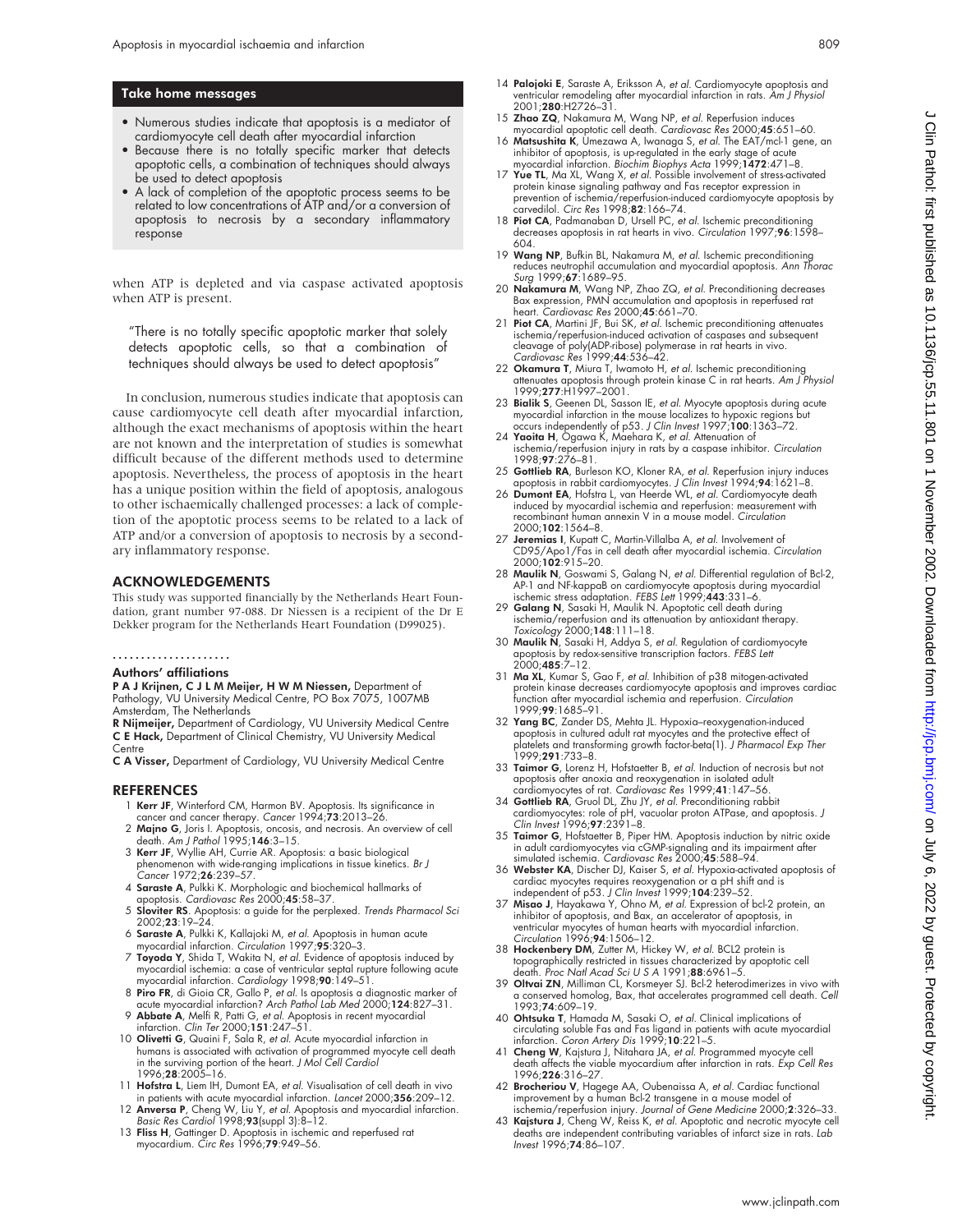- 44 Murry CE, Jennings RB, Reimer KA. Preconditioning with ischemia: a delay of lethal cell injury in ischemic myocardium. Circulation 1986;74:1124–36.
- 45 Urabe K, Miura T, Iwamoto T, et al. Preconditioning enhances myocardial resistance to postischaemic myocardial stunning via adenosine receptor activation. Cardiovasc Res 1993;27:657-62.
- 46 Cohen MV, Liu GS, Downey JM. Preconditioning causes improved wall motion as well as smaller infarcts after transient coronary occlusion in rabbits. Circulation 1991;84:341-9.
- 47 Hagar JM, Hale SL, Kloner RA. Effect of preconditioning ischemia on reperfusion arrhythmias after coronary artery occlusion and reperfusion in the rat. Circ Res 1991;68:61–8.
- 48 Osada M, Sato T, Komori S, et al. Protective effect of preconditioning on reperfusion induced ventricular arrhythmias of isolated rat hearts. Cardiovasc Res 1991;25:441–4.
- 49 Schott RJ, Rohmann S, Braun ER, et al. Ischemic preconditioning reduces infarct size in swine myocardium. Circ Res 1990;66:1133–42. 50 Li YW, Whittaker P, Kloner RA. The transient nature of the effect of
- ischemic preconditioning on myocardial infarct size and ventricular arrhythmia. Am Heart J 1992; 123:346-53.
- 51 Liu Y, Downey JM. Ischemic preconditioning protects against infarction in rat heart. Am J Physiol 1992;263:H1107–12.
- 52 Wolfe CL, Sievers RE, Visseren FL, *et al*. Loss of myocardial protection after preconditioning correlates with the time course of glycogen recovery within the preconditioned segment. *Circulation* 1993;87:881–92.
- 53 Barbosa V, Sievers RE, Zaugg CE, et al. Preconditioning ischemia time determines the degree of glycogen depletion and infarct size reduction in<br>rat hearts. A*m Heart* J 1996;**131**:224–30.
- 54 Muller DW, Topol EJ, Califf RM, et al. Relationship between antecedent angina pectoris and short-term prognosis after thrombolytic therapy for acute myocardial infarction. Thrombolysis and angioplasty in myocardial infarction (TAMI) study group. A*m Heart J* 1990;**119**:224–31.<br>55 **Deutsch E**, Berger M, Kussmaul WG, *et al.* Adaptation to ischemia
- during percutaneous transluminal coronary angioplasty. Clinical, hemodynamic, and metabolic features. Circulation 1990;82:2044–51.
- 56 Yellon DM, Alkhulaifi AM, Pugsley WB. Preconditioning the human myocardium. Lancet 1993;342:276–7.
- 57 Ottani F, Galvani M, Ferrini D, et al. Prodromal angina limits infarct size. A role for ischemic preconditioning. Circulation 1995;91:291-7. 58 Li Y, Kloner RA. Does protein kinase C play a role in ischemic
- preconditioning in rat hearts? Am J Physiol 1995;268:H426-31
- 59 Takashi E, Wang Y, Ashraf M. Activation of mitochondrial K(ATP) channel elicits late preconditioning against myocardial infarction via protein kinase C signaling pathway. Circ Res 1999;85:1146–53. 60 Li WG, Zaheer A, Coppey L, et al. Activation of JNK in the remote
- myocardium after large myocardial infarction in rats. Biochem Biophys Res Commun 1998;246:816–20.
- 61 Oskarsson HJ, Coppey L, Weiss RM, Li WG. Antioxidants attenuate myocyte apoptosis in the remote non-infarcted myocardium following<br>large myocardial infarction. *Cardiovasc Res* 2000;**45**:679–87.
- 62 Miyashita T, Krajewski S, Krajewska M, et al. Tumor suppressor p53 is a regulator of bcl-2 and bax gene expression in vitro and in vivo. Oncogene 1994;9:1799–805.
- 63 Fujio Y, Kunisada K, Hirota H, et al. Signals through gp130 upregulate bcl-x gene expression via STAT1-binding cis-element in cardiac myocytes.<br>J Clin Invest 1997;**99**:2898–905.<br>64 **Negoro S**, Oh H, Tone E, *et al*. Glycoprotein 130 regulates cardiac
- myocyte survival in doxorubicin-induced apoptosis through phosphatidylinositol 3-kinase/Akt phosphorylation and Bcl-xL/caspase-3<br>interaction. *Circulation* 2001;**103**:555–61.
- 65 Negoro S, Kunisada K, Tone E, et al. Activation of JAK/STAT pathway transduces cytoprotective signal in rat acute myocardial infarction. Cardiovasc Res 2000;47:797–805.
- 66 Kyriakis JM, Banerjee P, Nikolakaki E, et al. The stress-activated protein kinase subfamily of c-Jun kinases. Nature 1994;369:156–60.
- 67 Yin T, Sandhu G, Wolfgang CD, et al. Tissue-specific pattern of stress kinase activation in ischemic/reperfused heart and kidney. J Biol Chem 1997;272:19943–50.
- 68 Buerke M, Murohara T, Skurk C, et al. Cardioprotective effect of insulin-like growth factor I in myocardial ischemia followed by reperfusion. Proc Natl Acad Sci U S A 1995;92:8031–5.
- 69 Li Q, Li B, Wang X, et al. Overexpression of insulin-like growth factor-1 in mice protects from myocyte death after infarction, attenuating ventricular dilation, wall stress, and cardiac hypertrophy. *J Clin Invest*<br>1997;**100**:1991–9.
- 70 Haylor J, Singh I, el Nahas AM. Nitric oxide synthesis inhibitor prevents vasodilation by insulin-like growth factor I. *Kidney Int* 1991;**39**:333–5.<br>71 **Tsukahara H**, Gordienko DV, Tonshoff B, *et al*. Direct demonstration of
- insulin-like growth factor-I-induced nitric oxide production by endothelial cells. Kidney Int 1994;45:598–604.
- 72 Weiland U, Haendeler J, Ihling C, et al. Inhibition of endogenous nitric oxide synthase potentiates ischemia–reperfusion-induced myocardial apoptosis via a caspase-3 dependent pathway. Cardiovasc Res 2000;45:671–8.
- 73 Ang D, Liberek K, Skowyra D, et al. Biological role and regulation of the universally conserved heat shock proteins. J Biol Chem 1991;266:24233–6.
- 74 Suzuki K, Sawa Y, Kagisaki K, et al. Reduction in myocardial apoptosis associated with overexpression of heat shock protein 70. Basic Res Cardiol 2000;95:397–403.
- 75 De Windt LJ, Lim HW, Taigen T, et al. Calcineurin-mediated hypertrophy protects cardiomyocytes from apoptosis in vitro and in vivo:

an apoptosis-independent model of dilated heart failure. Circ Res 2000;86:255–63.

- 76 Herskowitz A, Choi S, Ansari AA, et al. Cytokine mRNA expression in postischemic/reperfused myocardium. Am J Pathol 1995;146:419–28.
- 77 Gwechenberger M, Mendoza LH, Youker KA, et al. Cardiac myocytes produce interleukin-6 in culture and in viable border zone of reperfused infarctions. Circulation 1999;99:546–51.
- 78 Mann DL. Stress activated cytokines and the heart. Cytokine Growth Factor Rev 1996;7:341–54.
- 79 Beg AA, Baltimore D. An essential role for NF-kappaB in preventing TNF-alpha-induced cell death. Science 1996;274:782–4. 80 Kurrelmeyer KM, Michael LH, Baumgarten G, et al. Endogenous tumor
- necrosis factor protects the adult cardiac myocyte against ischemic-induced apoptosis in a murine model of acute myocardial infarction. Proc Natl Acad Sci U S A 2000;97:5456–61.
- 81 Shimizu S, Eguchi Y, Kamiike W, et al. Bcl-2 blocks loss of mitochondrial membrane potential while ICE inhibitors act at a different step during inhibition of death induced by respiratory chain inhibitors. Oncogene 1996;13:21–9.
- 82 Shimizu S, Eguchi Y, Kamiike W, et al. Retardation of chemical hypoxia-induced necrotic cell death by Bcl-2 and ICE inhibitors: possible involvement of common mediators in apoptotic and necrotic signal<br>transductions. Oncogene 1996;**12**:2045–50.<br>83 **Okamura T**, Miura T, Takemura G*, et al*. Effect of caspase inhibitors on
- myocardial infarct size and myocyte DNA fragmentation in the ischemia-reperfused rat heart. Cardiovasc Res 2000;45:642–50.
- 84 Condorelli G, Roncarati R, Ross J Jr, et al. Heart-targeted overexpression of caspase3 in mice increases infarct size and depresses cardiac function. Proc Natl Acad Sci U S A 2001;98:9977–82.
- 85 Yoshida H, Zhang JJ, Chao L, et al. Kallikrein gene delivery attenuates myocardial infarction and apoptosis after myocardial ischemia and<br>reperfusion. *Hypertension* 2000;**35**:25–31.
- 86 Xiong W, Chen LM, Woodley-Miller C, et al. Identification, purification, and localization of tissue kallikrein in rat heart. Biochem J 1990;267:639–46.
- 87 Nolly H, Carbini LA, Scicli G, et al. A local kallikrein-kinin system is
- present in rat hearts. Hypertension 1994;23:919–23. 88 Hess JF, Borkowski JA, Young GS, et al. Cloning and pharmacological characterization of a human bradykinin (BK- 2) receptor. Biochem Biophys Res Commun 1992;184:260-8.
- 89 Azhar G, Gao W, Liu L, et al. Ischemia-reperfusion in the adult mouse
- heart influence of age. Exp Gerontol 1999;34:699–714.<br>90 Liu L, Azhar G, Gao W, et al. Bcl-2 and Bax expression in adult rat<br>hearts after coronary occlusion: age-associated differences. Am J Physiol<br>1998;275:R315–22.
- 91 Maulik N, Engelman RM, Rousou JA, et al. Ischemic preconditioning reduces apoptosis by upregulating anti-death gene Bcl-2. Circulation 1999;100:II369–75.
- 92 **Hattori R**, Hernandez TE, Zhu L, *et al*. An essential role of the<br>antioxidant gene Bcl-2 in myocardial adaptation to ischemia: an insight<br>with antisense Bcl-2 therapy. *Antioxidants and Redox Signalling* 2001;3:403–13.
- 93 Mascareno E, El Shafei M, Maulik N, et al. JAK/STAT signaling is associated with cardiac dysfunction during ischemia and reperfusion. Circulation 2001;104:325–9.
- 94 Au-Yeung KK, Zhu DY, O K, et al. Inhibition of stress-activated protein kinase in the ischemic/reperfused heart: role of magnesium tanshinoate B in preventing apoptosis. Biochem Pharmacol 2001;62:483–93.
- 95 Bogoyevitch MA, Gillespie-Brown J, Ketterman AJ, et al. Stimulation of the stress-activated mitogen-activated protein kinase subfamilies in perfused heart. p38/RK mitogen-activated protein kinases and c-Jun N-terminal kinases are activated by ischemia/reperfusion. Circ Res 1996;79:162–73.
- 96 Pombo CM, Bonventre JV, Avruch J, et al. The stress-activated protein kinases are major c-Jun amino-terminal kinases activated by ischemia and reperfusion. J Biol Chem 1994;269:26546–51.
- 97 Yue TL, Wang C, Gu JL, et al. Inhibition of extracellular signal-regulated kinase enhances ischemia/reoxygenation-induced apoptosis in cultured cardiac myocytes and exaggerates reperfusion injury in isolated perfused heart. Circ Res 2000;86:692–9.
- 98 Qian YZ, Bernardo NL, Nayeem MA, et al. Induction of 72-kDa heat shock protein does not produce second window of ischemi preconditioning in rat heart. Am J Physiol 1999;276:H224–34.
- 99 Sage MD, Jennings RB. Cytoskeletal injury and subsarcolemmal bleb formation in dog heart during in vitro total ischemia. Am J Pathol 1988;133:327–37.
- 100 Martin JL, Mestril R, Hilal-Dandan R, et al. Small heat shock proteins and protection against ischemic injury in cardiac myocytes. *Circulation*<br>1997;**96**:4343–8.
- 101 Ray PS, Martin JL, Swanson EA, et al. Transgene overexpression of alphaB crystallin confers simultaneous protection against cardiomyocyte apoptosis and necrosis during myocardial ischemia and reperfusion. FASEB J 2001;15:393–402.
- 102 Borutaite V, Budriunaite A, Morkuniene R, et al. Release of mitochondrial cytochrome c and activation of cytosolic caspases induced
- by myocardial ischaemia. Biochim Biophys Acta 2001;1**537**:101–9.<br>103 Malhotra R, Brosius FC III. Glucose uptake and glycolysis reduce<br>hypoxia-induced apoptosis in cultured neonatal rat cardiac myocytes. J Biol Chem 1999;274:12567–75.
- 104 Bialik S, Cryns VL, Drincic A, et al. The mitochondrial apoptotic pathway is activated by serum and glucose deprivation in cardiac myocytes. Circ Res 1999;85:403–14.